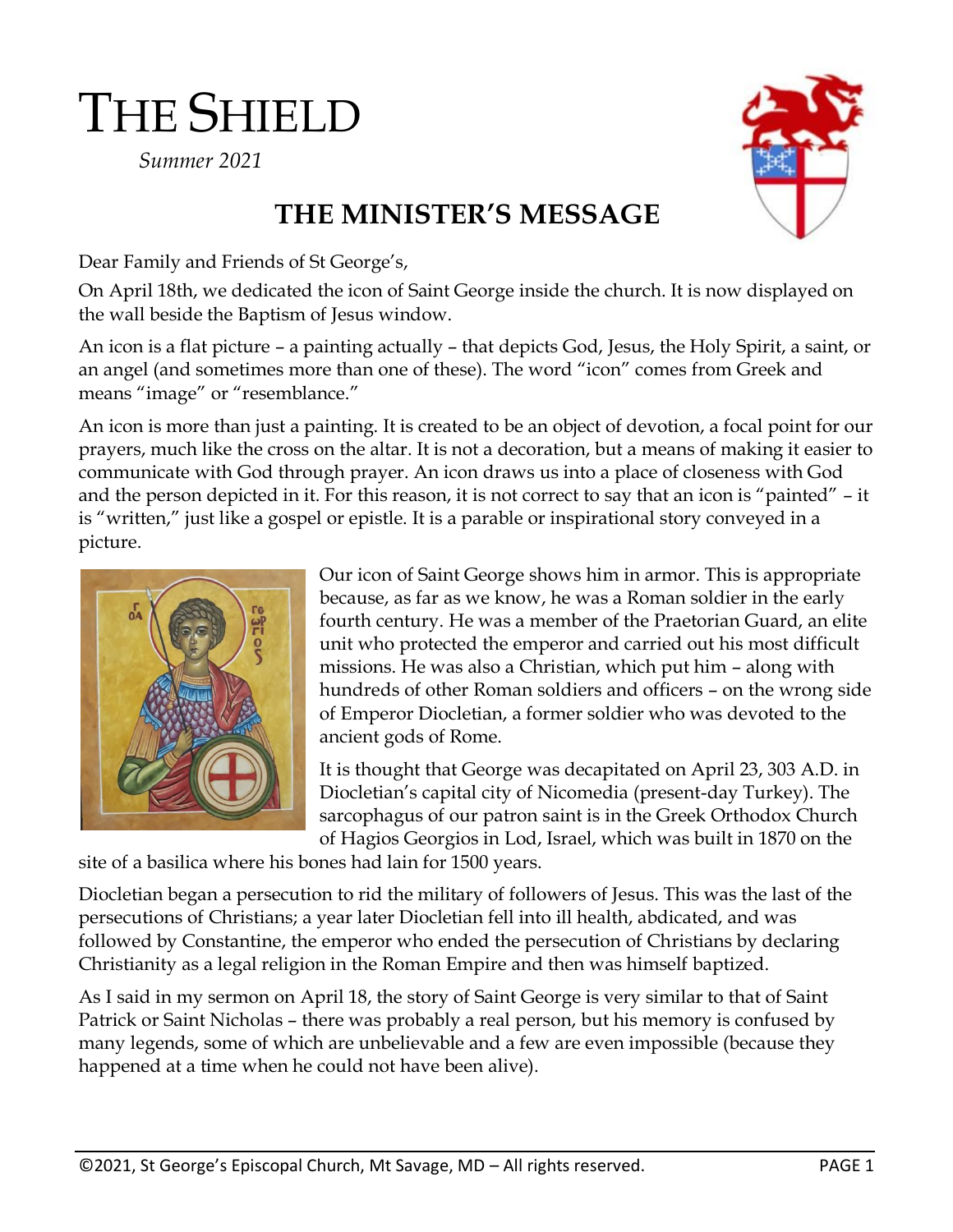In 1311, the English king, Edward III, used the soldier-saint George as his rallying cry during the Hundred Years' War, and crusaders from England emblazoned his cross on their shields, cementing George's role as a patron saint of England.

Our icon was written last fall by a Dominican priest, Father Guy Mackey, a friend of Father Tom. It is based on a fourteenth-century Byzantine icon of Saint George that is in a museum in Athens. The only difference is that the cross on the shield in our icon reflects the modern style, which is also part of the British flag.

This is the only icon in our sanctuary, and I hope that it will serve as a stimulus for prayer and devotion. It is not important whether George actually slayed a dragon (an 11th-century story). The dragon has long been depicted in Christian art as a representation of the power of evil, and George is an example of a Christian fighting against sin and evil, even unto death.

What is important is that George – the Christian soldier in the army of pagan Rome – remained steadfast in his faith in Jesus, even enduring many tortures trying to break him. His firm faith, and his willingness to die for that faith, are powerful reminders that we are all called to witness to the life, death, and resurrection of Our Lord, no matter the personal cost to us.

I hope that you will take a moment to study the icon of Saint George, and perhaps to find inspiration in it.

May God bless and keep us all!

Father Tom +

### **DEDICATION OF THE SAINT GEORGE ICON + Sunday, 18 April 2021**

*Christ is the icon of the invisible God; all things were created through him and for him.*

- $\mathfrak{Y}$ . The Word became flesh:
- **R.** And dwelt among us.

#### Let us pray.

ALMIGHTY GOD, whose Son our Savior manifested your glory in his flesh, and sanctified the outward and visible to be a means to perceive realities unseen: Accept, we pray, this representation of Saint George; and grant that as we look upon it, our hearts may be drawn to things that can be seen only by the eye of faith; through Jesus Christ our Lord. Amen.

[*This prayer is from the Book of Occasional Services 2003.*]

O LORD OUR GOD, who gave to your servant George grace to lay aside the fear of man, and to be faithful even unto death: Grant that we, unmindful of worldly honor, may fight the wrong, uphold your rule, and serve you to our lives' end, through Jesus Christ our Lord. Amen.

[*This prayer was prayed at the funeral of Prince Philip on April 17, 2021.*]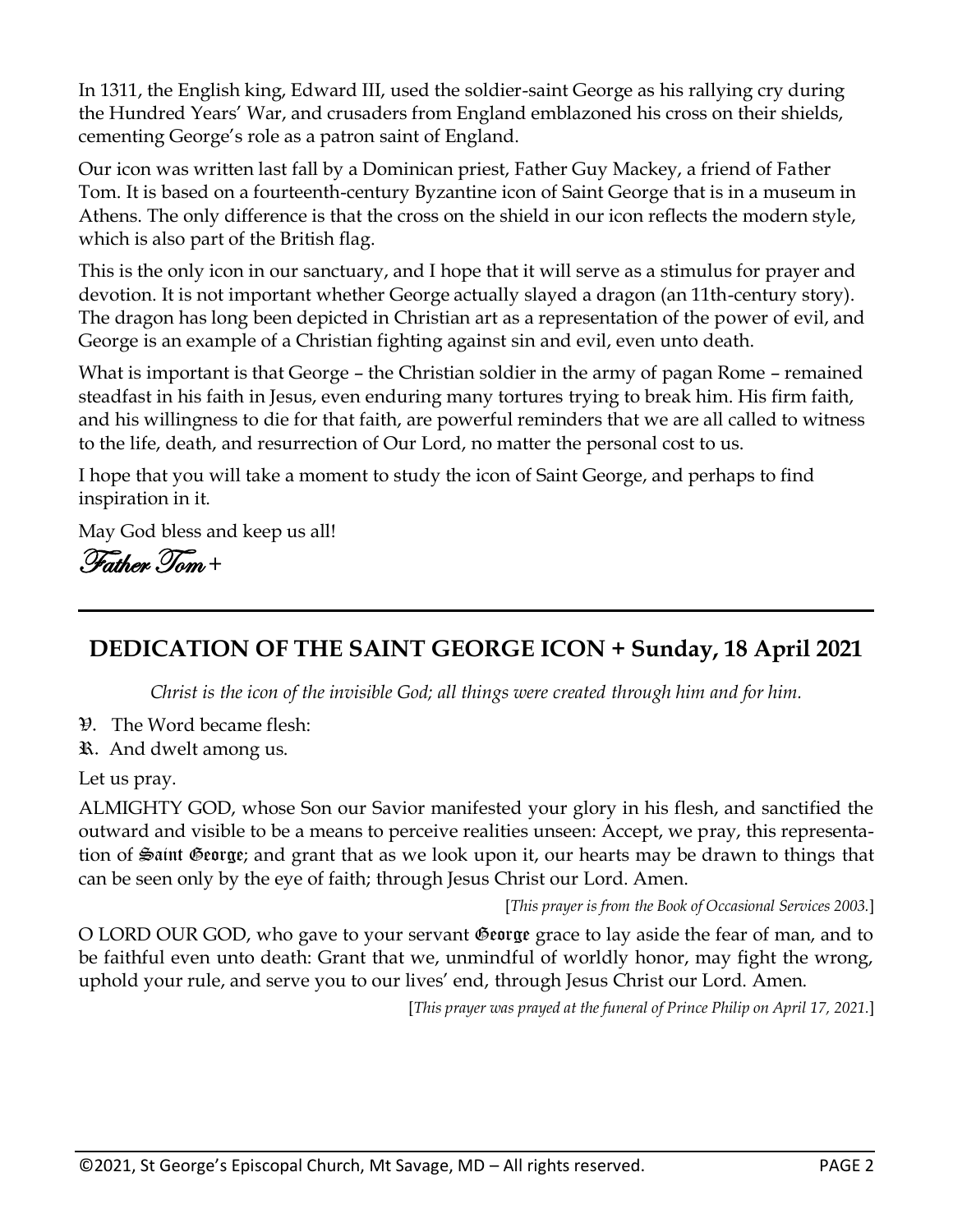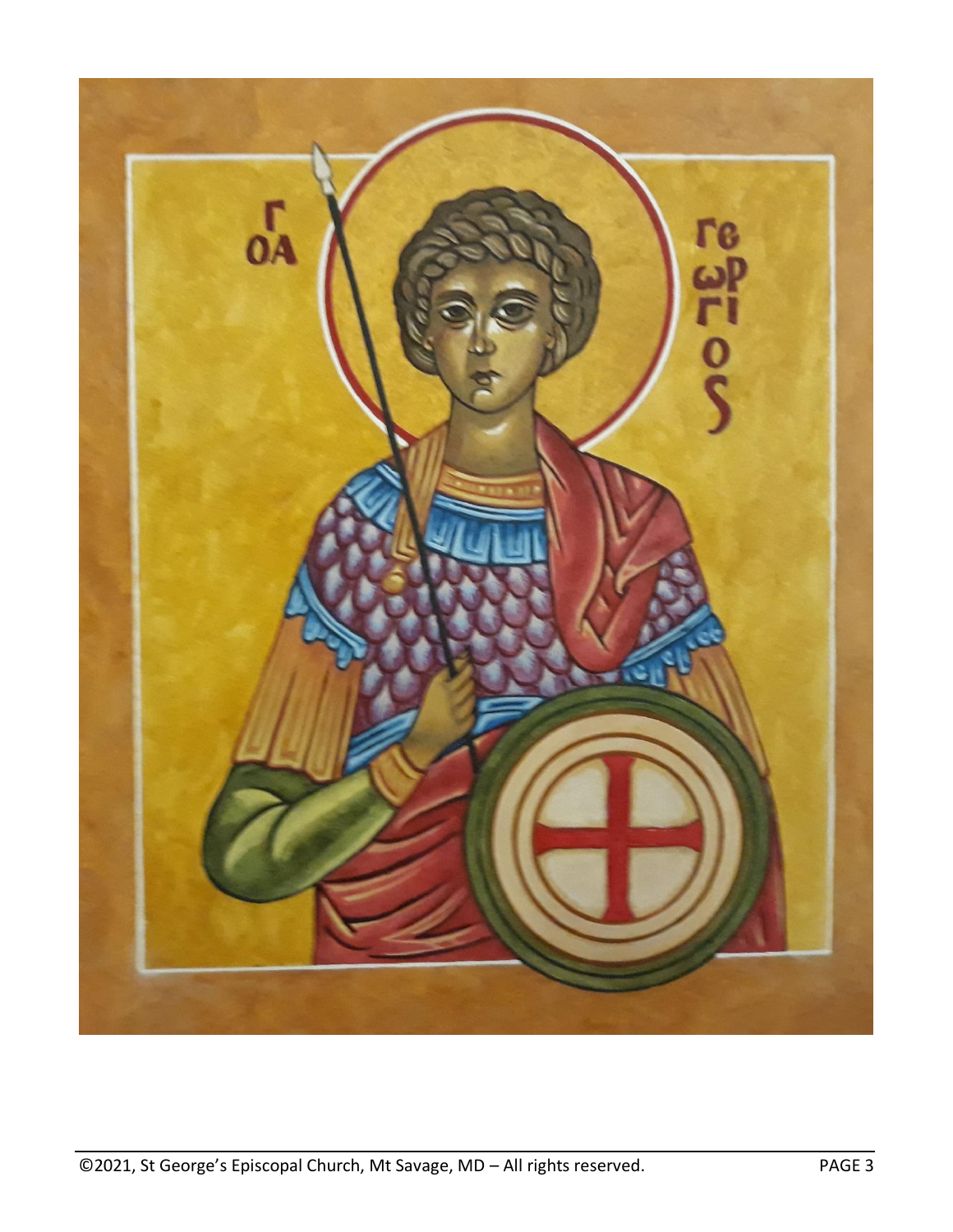### **FATHER TOM'S BIBLE STUDY**

The expression "throwing the baby out with the bath water" applies especially to the role of Mary, the mother of Jesus, in our Protestant Episcopal tradition.

Henry VIII wanted a divorce. The Pope refused to grant it, so in 1538, Henry declared that he was the Supreme Head of the Church of England, and that the Pope had no authority over him or the country.

But Henry was at heart a devout Catholic, so he was careful not to go too far. In 1539, Parliament passed *The Act of Six Articles*, in which Henry preserved such "catholic" practices as priestly celibacy, confession, and so-called "private" masses for the dead.

Henry's son Edward VI was greatly influenced by Protestant theologians, who wanted all vestiges of Catholicism banned. So in 1547, all shrines, images, relics, stained glass, statues, and mention of the saints was made punishable by imprisonment and even death. And in 1548, ashes on Ash Wednesday and palms on Palm Sunday were also banned.

Gradually over the succeeding reigns of Mary and Elizabeth the First, the rubber-band effect of England going back and forth to "catholic" practices gradually evened out and quieted down.

Finally, by the mid-1600s, "Anglicanism" as a recognizable denomination of Christianity was visible. The Prayer Book was restored, and it contained the calendar of saints from the Catholic Church prior to Henry, which included feast-days for Mary.

However, Roman devotions to Mary (and those of the Greek Orthodox Church, as well) were minimized.

The praying of the Rosary, and any prayers honoring Mary or asking for her intercession were frowned upon and quickly died away.

In the rush to "protestantize" the Church of England, the mother of Jesus became a minor character in the long cast of saints and martyrs.

Until the mid-1800s...

A movement called variously "The Oxford Movement" or the unusual word "*Tractarianism*" (because they spread their ideas using small printed booklets called *tracts*) began around 1833 at Oxford University.

Over the next 30 years, the movement gained popularity, although there was also strong opposition to it from the more "low church" Anglicans. Finally, what we call today "Anglo-Catholic" or "high church" was permitted in the Church of England, and also, much more gradually, in our own Episcopal Church — in the 1870s, for example, our House of Bishops attempted to ban the use of altar candles and vestments.

Today, the terms "high church" and "low church" seem outdated. We are all just *Episcopalians*. Some of us are more conservative or liberal than others, but there is no formal definition of divisions. Our differences over church decorations or clergy vestments may or may not reflect our feelings on social or political issues.

But to return to the bath water, an indifference to the mother of Jesus is almost universal in our Episcopal Church. However, there are pockets of renewed interest in Mary's role in Jesus' life.

I, as a Dominican, belong to a world-wide Order of Anglicans who recognize that Mary

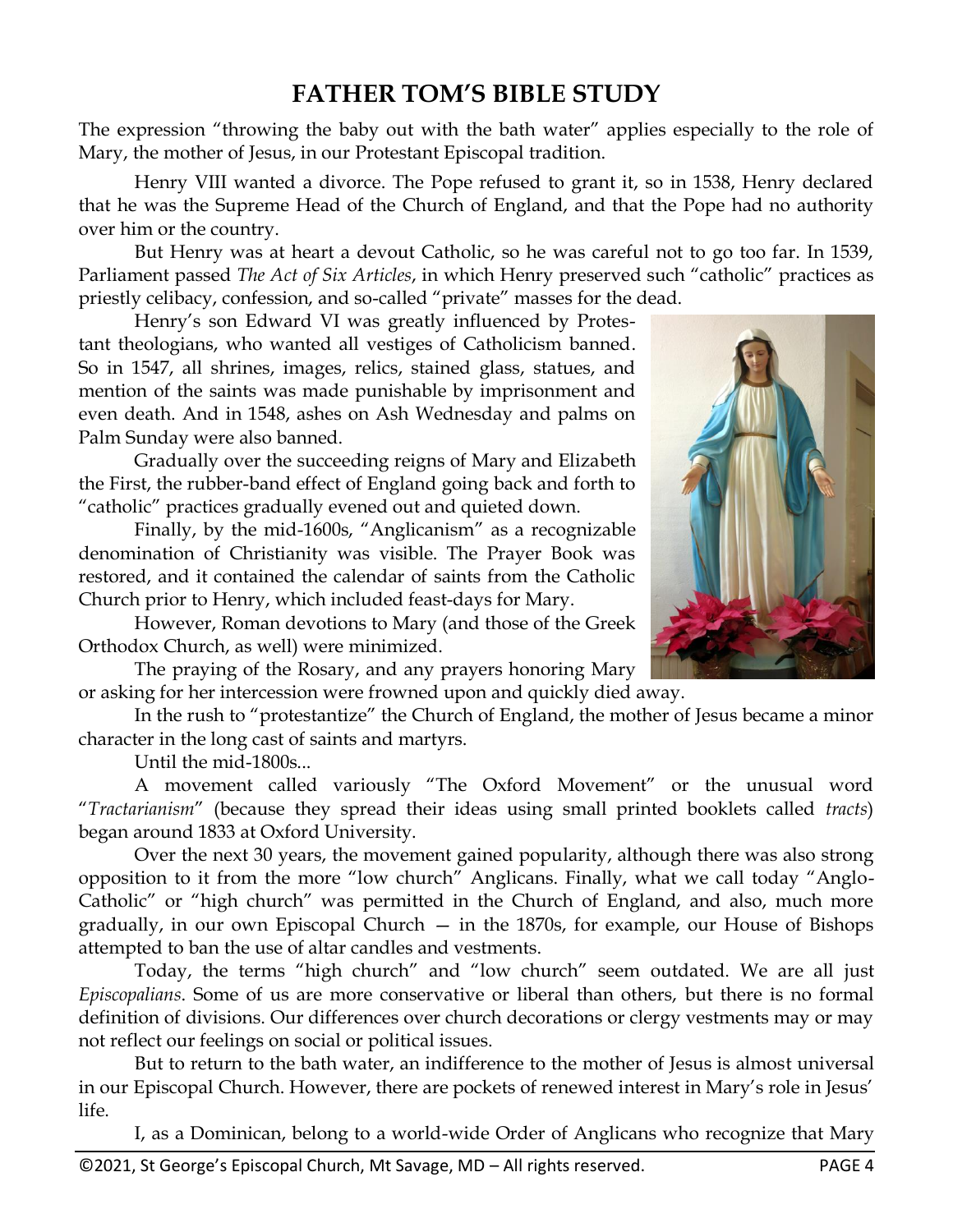played an important role in her son's life and ministry, and who honor her in various ways.

But wait — isn't Mary a saint, just like all the other saints? In other words, what makes her special or more important than Peter, James, and John, or Paul, Timothy, and Silas. Or, for that matter, Matthew, Mark, Luke, and John?

After all, she didn't write a Gospel, although in 1896, an ancient scroll was discovered in Cairo and taken to Berlin for translation. It contained a "Gospel of Mary," but scholars disagree as to which "Mary" was meant, since there were several women by that name in the gospels.

As far as we know, Mary didn't die for her faith in Jesus. She didn't travel the known world, spreading the Good News of the Kingdom.

So, what makes Mary more significant in our faith than any other saint?

I think the answer is three-fold.



First, Mary is the fifth most often mentioned person in the New Testament. She must have been important to the early Christians for them to have had so much to say about her in the scriptures that they wrote.

Second, she was present at so many of the events in Jesus' life: his incarnation, birth, circumcision, epiphany, presentation in the Temple, first miracle, and crucifixion.

And third, on the cross, Jesus spoke to

John, the Beloved Disciple, and said, "Behold your mother." He was entrusting the care of Mary to the disciple who was his closest friend. So often, Jesus' words in the gospels are addressed not only to the people who were right there with him, but also to all of us who read them today. I believe "Behold your mother" applies to us, too.

In our Prayer Book calendar of Saints, Mary gets more "major" feast-days than anyone else: the Annunciation, the Visitation, the Purification, and her day of death (August 15).

And yet, we hardly ever mention her, and since her feast-days usually fall on days other than Sundays, we also don't come to church to observe them.

This might be a good time to mention why we care about "saints" at all. We believe that they are given to us as gifts from God to show us that it is possible to live a life of devotion and holiness, even while still knowing that they are sinners like all the rest of us.

More than anything else, the saints serve as examples of how to love God and neighbor. Some of them did that by quiet, almost invisible acts of devotion, charity, sacrifice, and love. Some died for their faith, and others lived long lives in which they preached, taught, and demonstrated how to be righteous servants of God.

Saints do not have any power to make things happen; only God can save us, and only God can cause or prevent events in our lives.

But saints can and do one important thing: they *intercede* for us. That means they pray for us, or perhaps they are able to speak directly to God on our behalf.

In my life as a priest, many people have asked me to pray for them, and I always do. But I know that I am a sinner, and that my prayers are really not any better or more effective than anyone else's. Yet, it is somehow helpful, to those who ask, to know that I am praying for them.

Many people remember others in their lives — perhaps a grandparent, teacher, priest, or friend — who are now dead. And they may call upon those people to ask God to help them in their lives.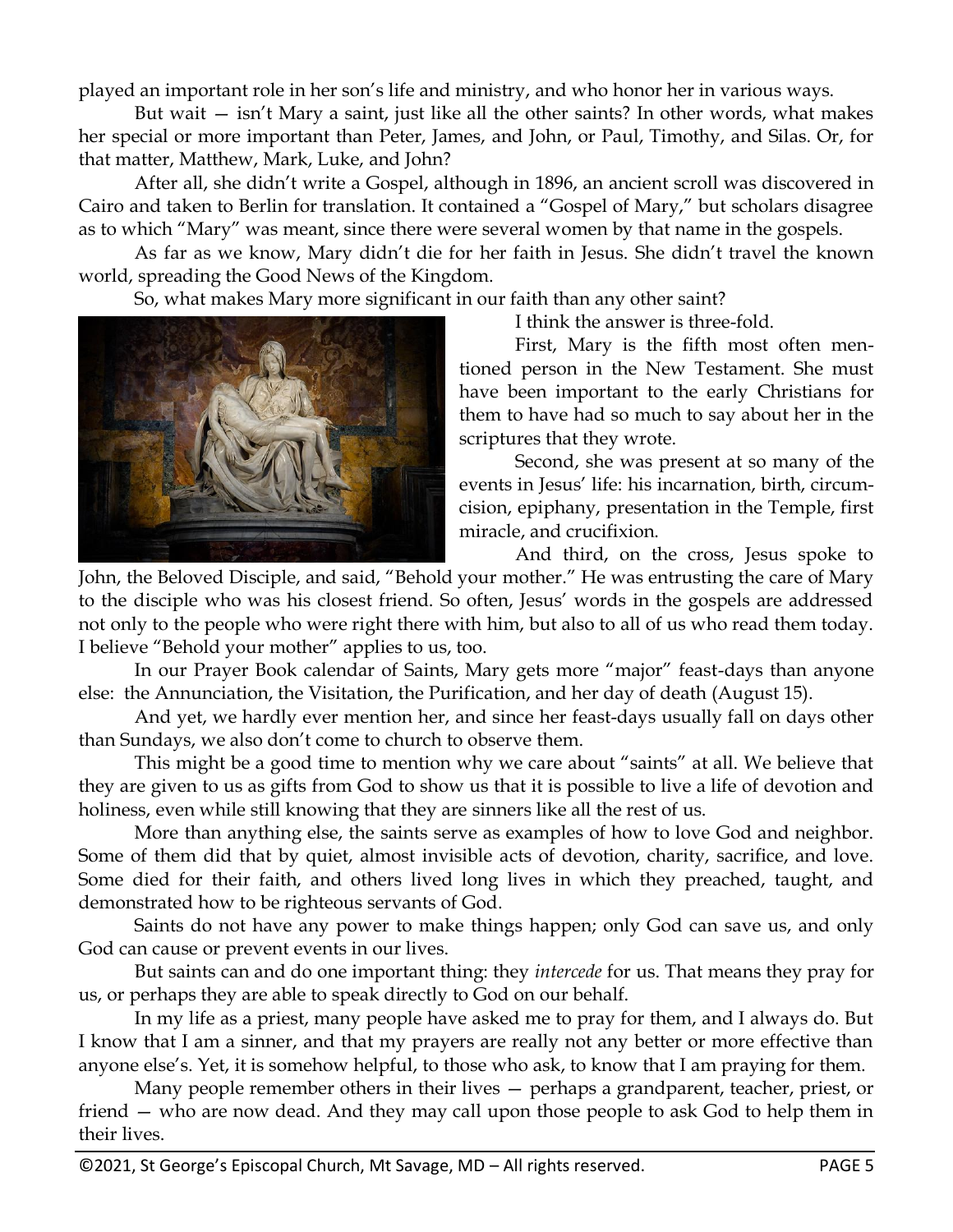We do not believe that the prayers of a saint are any better than anyone else's, or that God listens to them first, or more often, or is more likely to do what they ask. But it gives us comfort to know that they still love us enough to speak for us to God, to add their prayers to ours or to ask for things that we may feel unable or unworthy to ask.

The Communion of the Saints, the Great Cloud of Witnesses, the Heroes of the Faith, the Holy Women and Holy Men whom we remember and honor, are always there and always willing to pray with us and for us. And the mother of Jesus is perhaps one who receives the most requests.

In the Rosary, I say one prayer over and over.

The first half simply quotes the Gospel of Luke: "Hail Mary, full of grace, the Lord is with thee" – the words of the angel Gabriel at the Annunciation; "Blessed art thou among women, and blessed is the fruit of thy womb, Jesus" — the words of Mary's cousin Elizabeth at the Visitation.

The second half is a request that Mary intercede for us: "Pray for us sinners, now and at the hour of our death." Not "save us" or "bring us to heaven"  $-$  just "pray for us." Mary surely prayed for Jesus as he hung dying on the cross, so her association with prayers at our hour of death is clear.

I cannot imagine my prayer life without this invocation of the mother of Jesus, and I hope that, as we celebrate the month of May and all the joy of spring-time, we will all remember Mary's life, her love for Jesus, and God's love for us in giving her to us.

### **TRINITY SUNDAY AND THE NICENE CREED**

One of the first big theological battles in Christianity took place in the early 300s. It represented the culmination of a long debate about the nature of God—Father, Son, and Holy Spirit.

Jesus never referred to himself as the Son of God, although people talking about him did use that language. He called himself "the Son of Man" and sometimes "Son of David." By the the gospels were written (50 to 100 A.D.) it was clearly a part of Christian belief that Jesus was God's Son, although what that meant was not specified. The



Gospel of Mark begins with the simple statement, "The beginning of the good news of Jesus Christ, the Son of God." [*Mark 1:1 NRSV*]

Frequently, Jesus was given that title by those who opposed him. Satan uses the words when tempting Jesus in the desert; various demons about to be exorcised by Jesus call him that, and the Temple authorities demand to know if that is who he is.

Paul's theology, though, made it clear that the early Christians believed that Jesus is the Son of God — see Romans 1:4 and 5:10. And the author of the Book of Revelation said, "And to the angel of the church in Thyatira write: These are the words of the Son of God..." [*Revelation 2:18*]

Still, the question of just what is meant by "the Son of God" was still a problem for Christians. Converts from Judaism were very clear in their belief in One God (monotheism), so in their minds, Jesus was God's Son, but he was distinct from God and not a "co-God."

Paul, however, used many expressions that indicated that Jesus was at least equal to God: "If you confess with your lips that Jesus is Lord and believe in your heart that God raised him from the dead, you will be saved." [*Romans 10:9*] "at the name of Jesus every knee should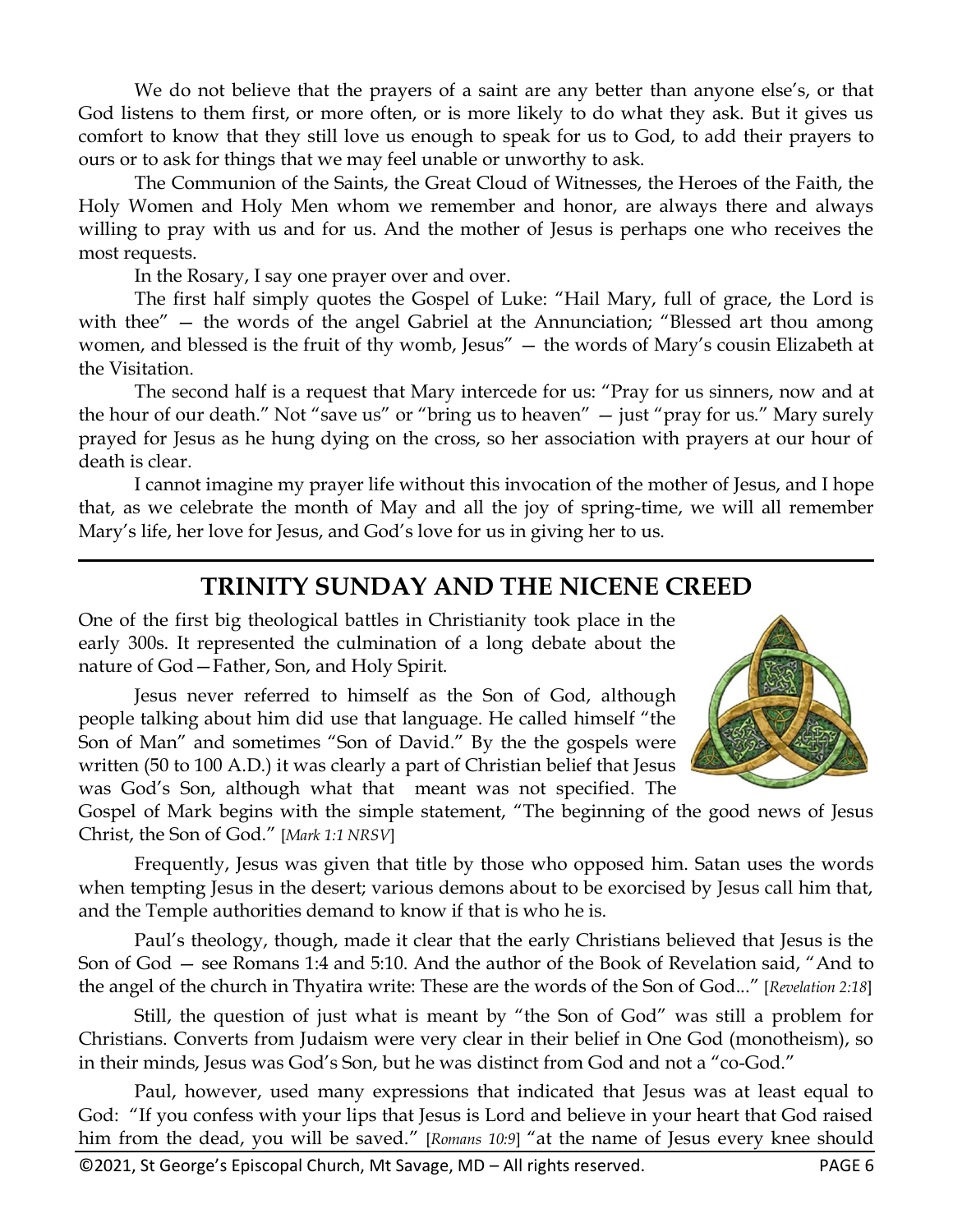bend, in heaven and on earth and under the earth, and every tongue should confess that Jesus Christ is Lord, to the glory of God the Father." [*Philippians 2:10-11*]

Some Bible scholars think that Paul was actually declaring that Jesus was the one true "Lord" (*Kyrios* in Greek)—a title that the Roman emperors claimed for themselves—rather than setting Jesus as an equal to the Jewish God.

The Jewish notion of God's Spirit was simply that the Spirit (*Shekinah* in Hebrew) was a manifestation of God, a way that God acts in human lives, and not a distinct entity. The New Testament mentions the Spirit four times as frequently as the Old Testament, even though it is less than one-third as long. Clearly, Christians saw the Spirit as more than just a way for God to speak or act—the Spirit had a distinct role, apart from Jesus and God.

Confusion and controversy boiled quietly until the year 325. By then, Christianity was the official religion of the Roman Empire, and bishops were free to speak openly about their faith. A result of that freedom was open disagreement on the nature of God and the roles of Jesus and the Holy Spirit. Although there were many opinions, the Christian world was most divided into two major camps. The followers of a bishop named Arius insisted that there was only God, and that Jesus was "adopted" as God's Son and raised from the dead by his Father.

The Emperor Constantine didn't like the battles among Christians, so he summoned the world's bishops to the town of Nicaea in Turkey and sat them down until they could agree on something. (Constantine was not a very devout Christian, and he cared more about ending the disputes than about what was decided.)

The outcome of the [Council of Nicaea,](https://en.wikipedia.org/wiki/First_Council_of_Nicaea) which was the first world-wide council of Christians, spent many words expressing that Jesus is *God from God, light from light, true God from true God, begotten not made, of one substance with the Father*. If you've ever wondered about those words, they are an attempt to resolve a whole set of contradictory beliefs about Jesus.

The followers of Arius argued on for 50 years but lost the battle. However, they continued to insist on what they believed for another 400 years.

At that point, we had God the Father and Jesus the Son of God—both are God, equally and eternally. The original Nicene Creed simply ended with the words, "And we believe in the Holy Spirit." No effort was made to explain that further, and there was no indication that the Holy Spirit is also God, equal to the Father and the Son.

That was taken care of in the year 381, at the Council of Constantinople, where the additional sentence about the Spirit became part of the Nicene Creed: *the Holy Spirit, the Lord, the giver of life, who proceeds from the Father; with the Father and the Son he is worshiped and glorified; he has spoken through the prophets*.

Did you notice something missing there? "Who proceeds from the Father" doesn't mention the Son. That was another point of argument among Christians. The Third Council of Toledo (Spain) in 589, made the words, "*and the Son*" official, although there is still a lot of debate over whether they are theologically correct.

It took almost seven centuries for the Church to finalize the words of our Nicene Creed, and on Trinity Sunday, we do our best to understand what is unquestionably a sacred mystery—*Three in One and One in Three*.

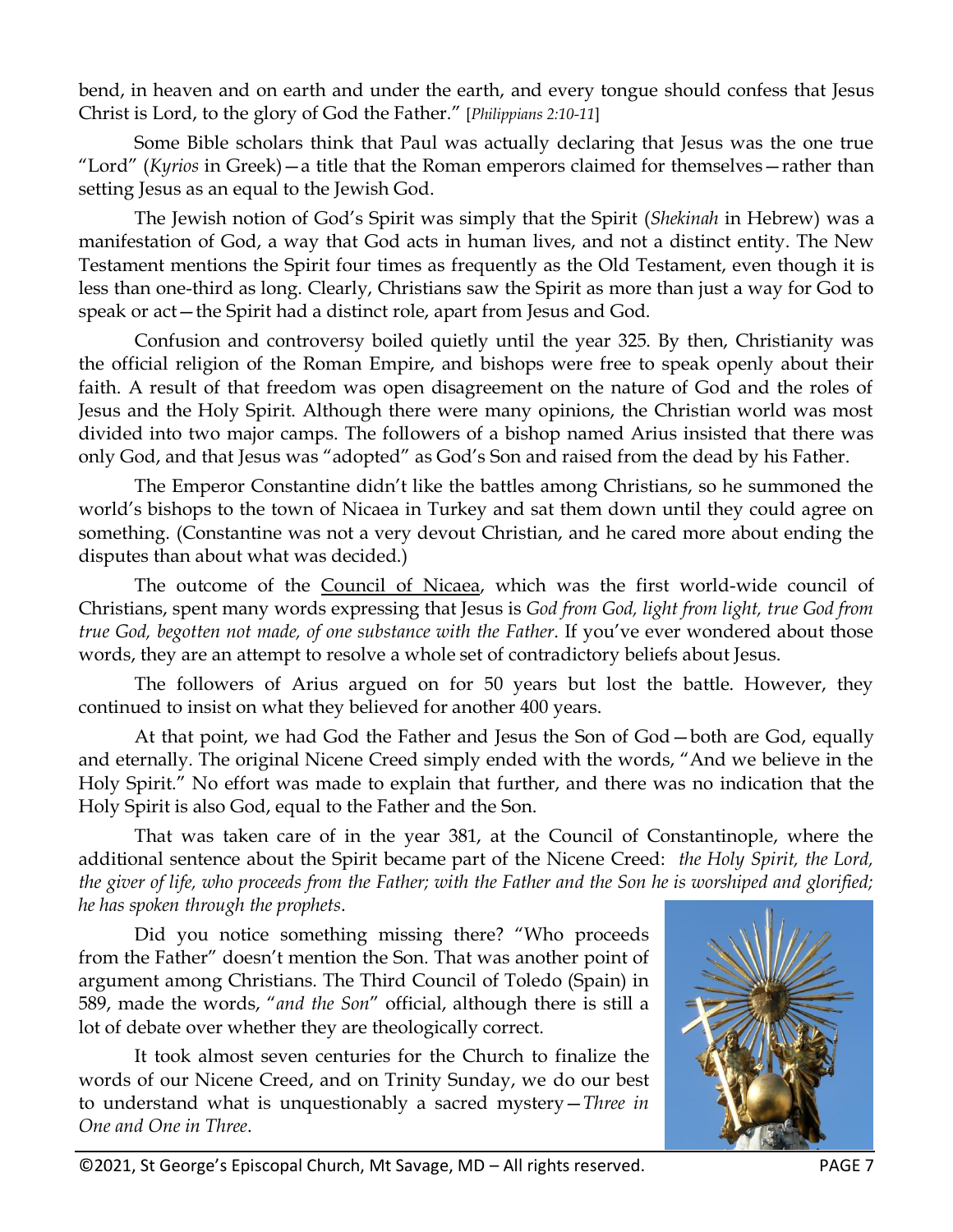### **PARISH & LITURGICAL CALENDAR**

| May 9       | Sixth Sunday of Easter   Mothers Day                                                                     |
|-------------|----------------------------------------------------------------------------------------------------------|
| May 13      | <b>Ascension Day</b>                                                                                     |
| May 15      | Parish Work Day - 9 AM to Noon                                                                           |
| May 16      | Vestry Meeting – after the service                                                                       |
| May 23      | Pentecost                                                                                                |
| May 30      | <b>Trinity Sunday</b>                                                                                    |
| May 31      | The Visitation of the Blessed Virgin Mary   Memorial Day                                                 |
| June 19     | Parish Work Day – 9 AM to Noon                                                                           |
| June 20     | Vestry Meeting – after the service                                                                       |
| June 20     | Fourth Sunday After Pentecost   Fathers Day                                                              |
| June 29     | Feast of Saints Peter & Paul   12th Anniversary of Fr Tom's Ordination as Priest                         |
| July 4      | Sixth Sunday After Pentecost   Independence Day                                                          |
| July 17     | Parish Work Day – 9 AM to Noon                                                                           |
| August 6    | Feast of the Transfiguration of Our Lord                                                                 |
| August 15   | Feast of Saint Mary the Virgin (observed)                                                                |
| August 21   | Parish Work Day – 9 AM to Noon                                                                           |
| September 6 | Labor Day                                                                                                |
|             | NOTE: All services are broadcast live on our Facebook page<br>and also recorded for viewing at any time. |



©2021, St George's Episcopal Church, Mt Savage, MD – All rights reserved. PAGE 8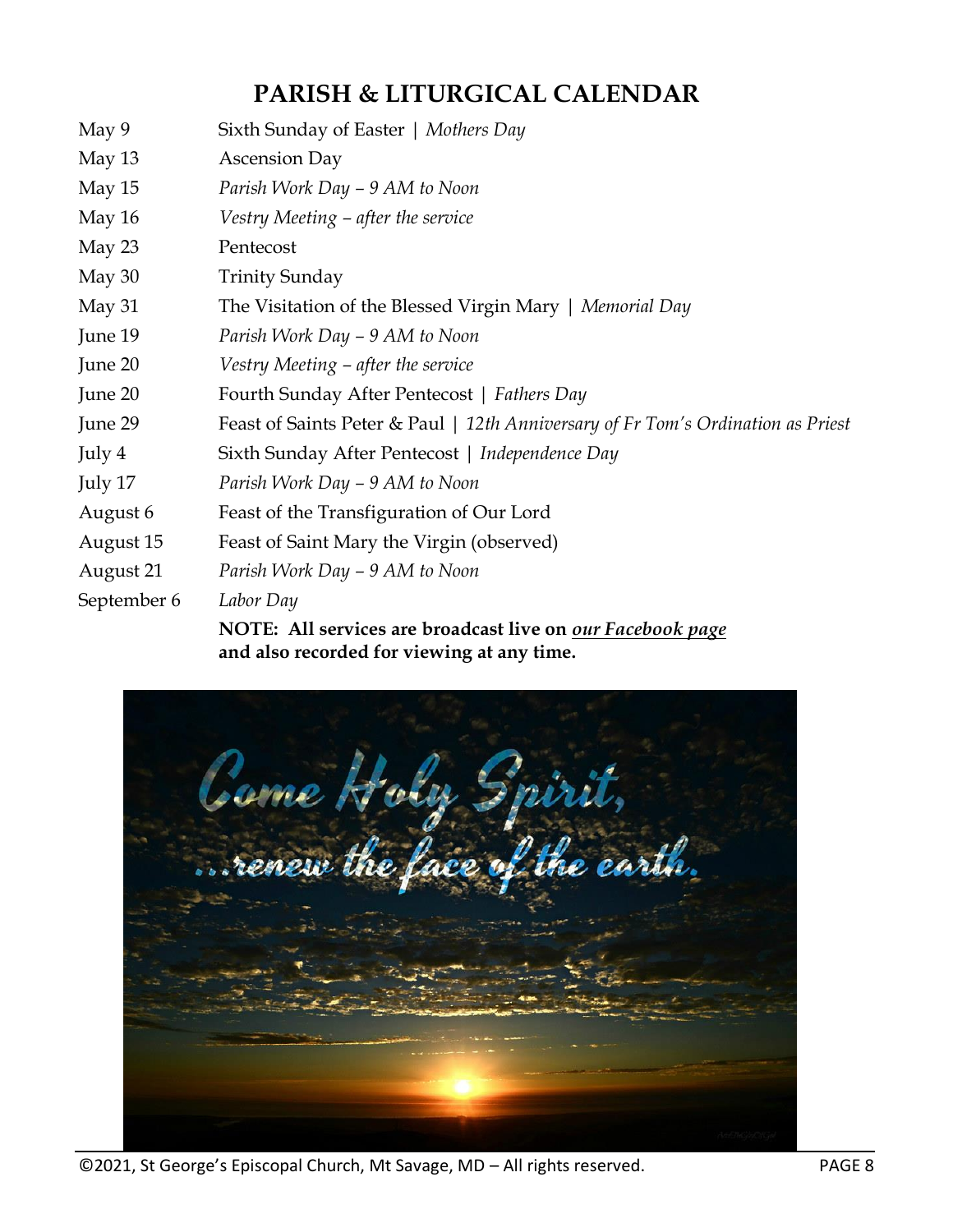# **Information from Our Parish Nurse – Sharon Logsdon**

Current confirmed cases and deaths from COVID19

Allegany County cases Confirmed 6,781 Deaths 206

Have you had your vaccine? The vaccine will help protect you and others from possible long-term medical problems and or death. Thank you for the continued use of masks and self-distancing while at any church functions and gatherings.

The Month of June is also **Alzheimer's Awareness Month**. All of us know someone with memory issues. Some of our memory issues are easy to explain; others have long term effects on family, home, and financial status. For information regarding Alzheimer's and



things to look for or preplanning for persons care please see the table in the GYM I am available to help with doctor's appointments or home sitting as needed Contact Sharon @ 301-520-6512

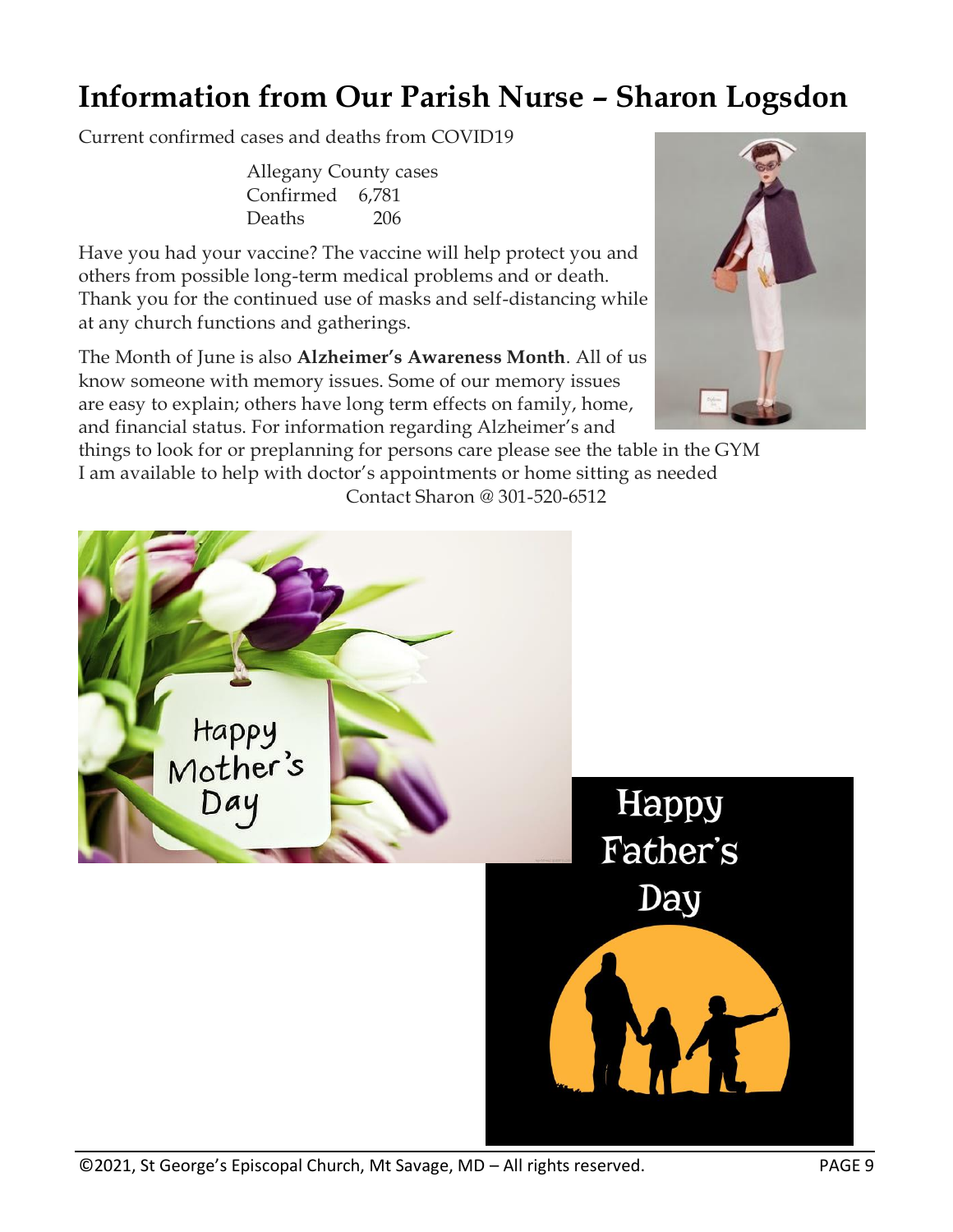# Saint George's Prayer List

Joshua Abbot Ruth Beal Porter Beard Harold Bishop Jr John Bridges Rusty Bridges Shirley Bridges Bud Bridges Dennis Carder Emily Carnell Jerome Cassidy Ellen Jenkins Davis Dawn Downey Cindy Emmerick Robert Flynn Clarence Finzel Rita Frankenberry George Frankenberry Jr. Charles Glass Darrell & Mary Sue Glass Jeff Hall Evelyn Hausrath Angela Hill Judy Hudson Tyler Kisamore Grace Lepley Carol McCleaf Diana Michael Elaine Miller Carolyn Monahan Frank Morgan Janet Reynard Henry Snyder Sandra Swanger Janie Taccino Grayson Turano John J. Watts, Sr



### Prayer for the Sick

O God of heavenly powers, by the might of your command you drive away from our bodies all sickness and all infirmity: Be present in your goodness with your servants for whom we pray, that their weakness may be banished and their strength restored; and that, their health being renewed, they may bless your holy Name; through Jesus Christ our Lord. Amen.

#### Prayer for Those Who Care for the Sick

Sanctify, O Lord, those whom you have called to the study and practice of the arts of healing, and to the prevention of disease and pain. Strengthen them by your life-giving Spirit, that by their ministries the health of the community may be promoted and your creation glorified; through Jesus Christ our Lord. Amen.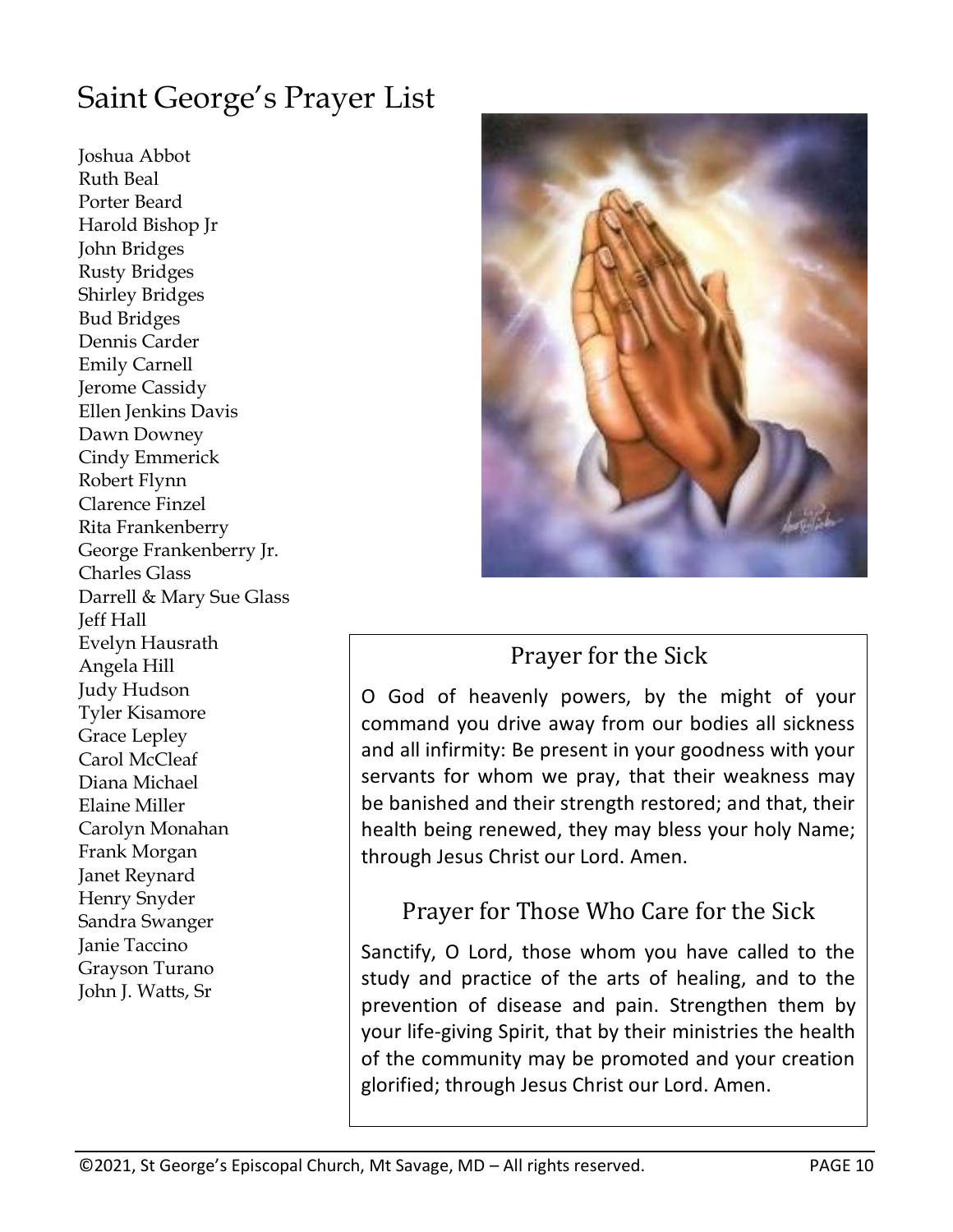



Elliott Stallings Myrna Lancaster Walker Geary Vicky Glass Kara Tumy Sue Hausrath Jeff Lewis Logan Smith Ronald Ellis Patti Femi Melanie Preston Robbie Weatherholt Susan Cripps Barbara Festerman Sam Kreiger Krista Barry Carla Geary J. Daniel Arnold Delany Downey Olivia Warne Beth McConn Eva Davis Michael Warne

Matthew McConn Mitchell McConn Lynda Folk Paige Geary Ellen Davis Michael Preston Joseph Winn Andrew Jacob Soles Alison Cline Edward Bridges Addison Preston Stacy Preston Marty O'Baker Russell Bridges, Jr. Robbie Festerman Craig Stevenson

#### Jared Lee Clark Kim Bartholow Arthur Weatherholt Brad Tumy Carol Brown Hannah Johnson Krista Blank Irene Werner Christopher Festerman Mingi Sue Jenkins Jennifer Cripps Cadon Joseph Winn Elizabeth Webster Emily Ann Stallings Judy Branham Sydney Leigh Phillips Flannery Davis

#### **May June July August** *Birthdays Birthdays Birthdays Birthdays*

Harold Bishop, Jr Matt Logue Chris McConn Evelyn Hausrath Heather Lewis Claire Geary Faith O'Donnell Shirley Bridges Dawna Simpson Rob Johnson John Femi Henry Snyder, Jr. Karen Bonner Valerie Preston

Robert & Jane Otto Carla & Brian Geary Patti & Johns Femi John & Gwen Watts Theresa & Denis Brion

#### *Anniversaries Anniversaries Anniversaries Anniversaries*

Jim & Hye Rice Eric & Krista Anna Michael & Melanie Preston Russell & Shirley Bridges

Ken & Stacy Preston Jim & Judy Branham

Shannon & Chris Davis Gail & Bob Krieger Holly & Mike Warne Dee & Marty O'Baker Carla & Thomas Kaufman Tom & Tammy Beal Judy & Tom Hudson